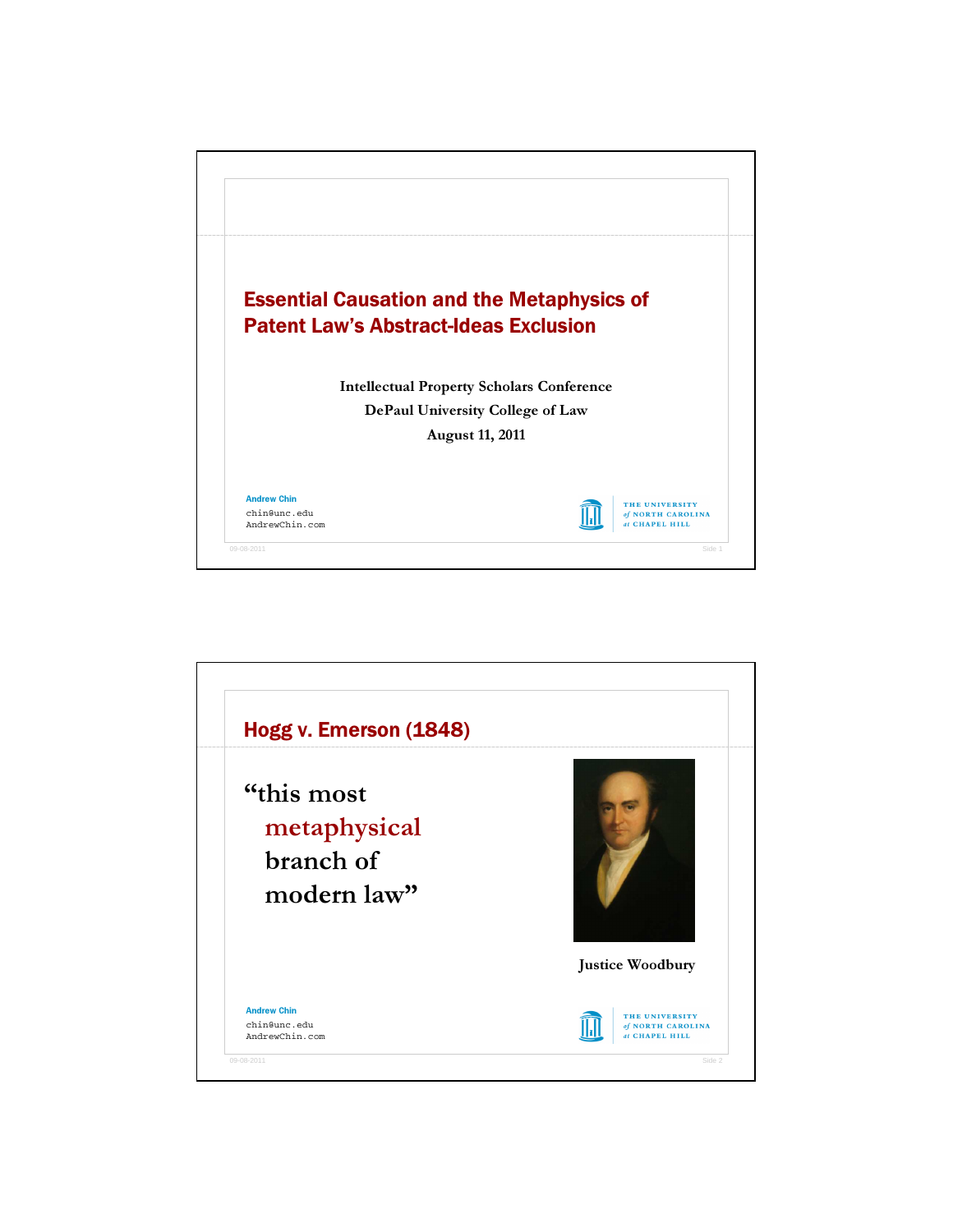

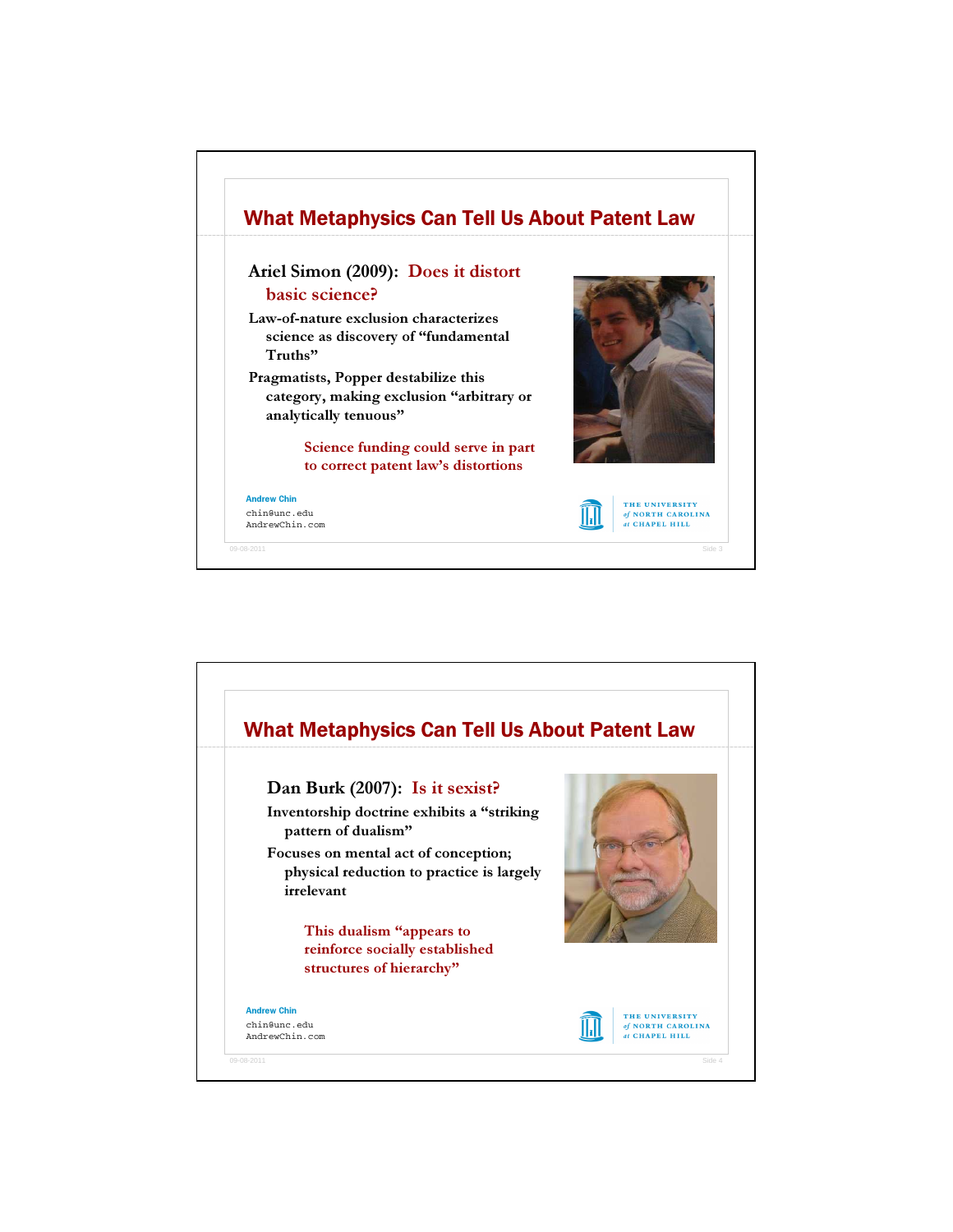

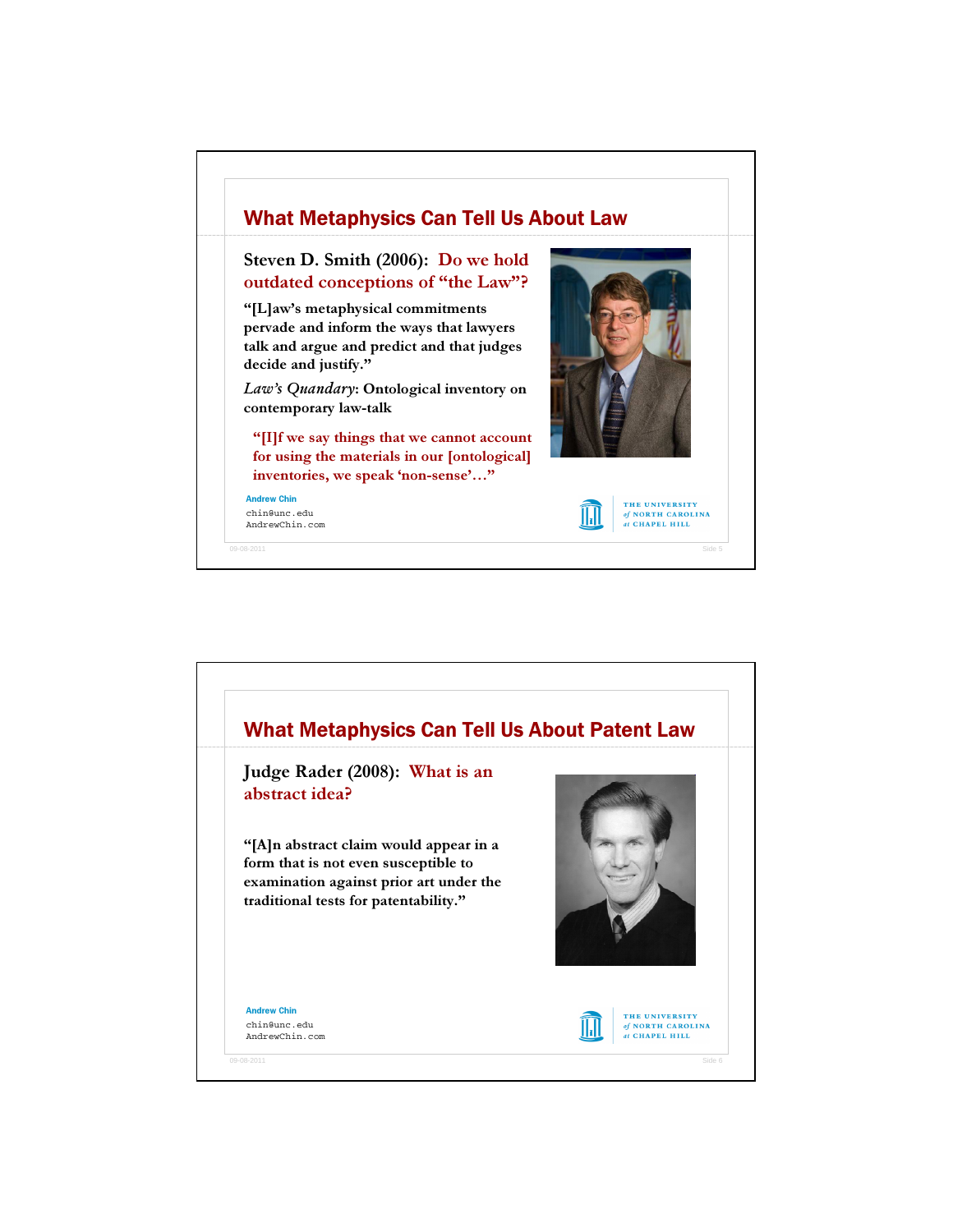

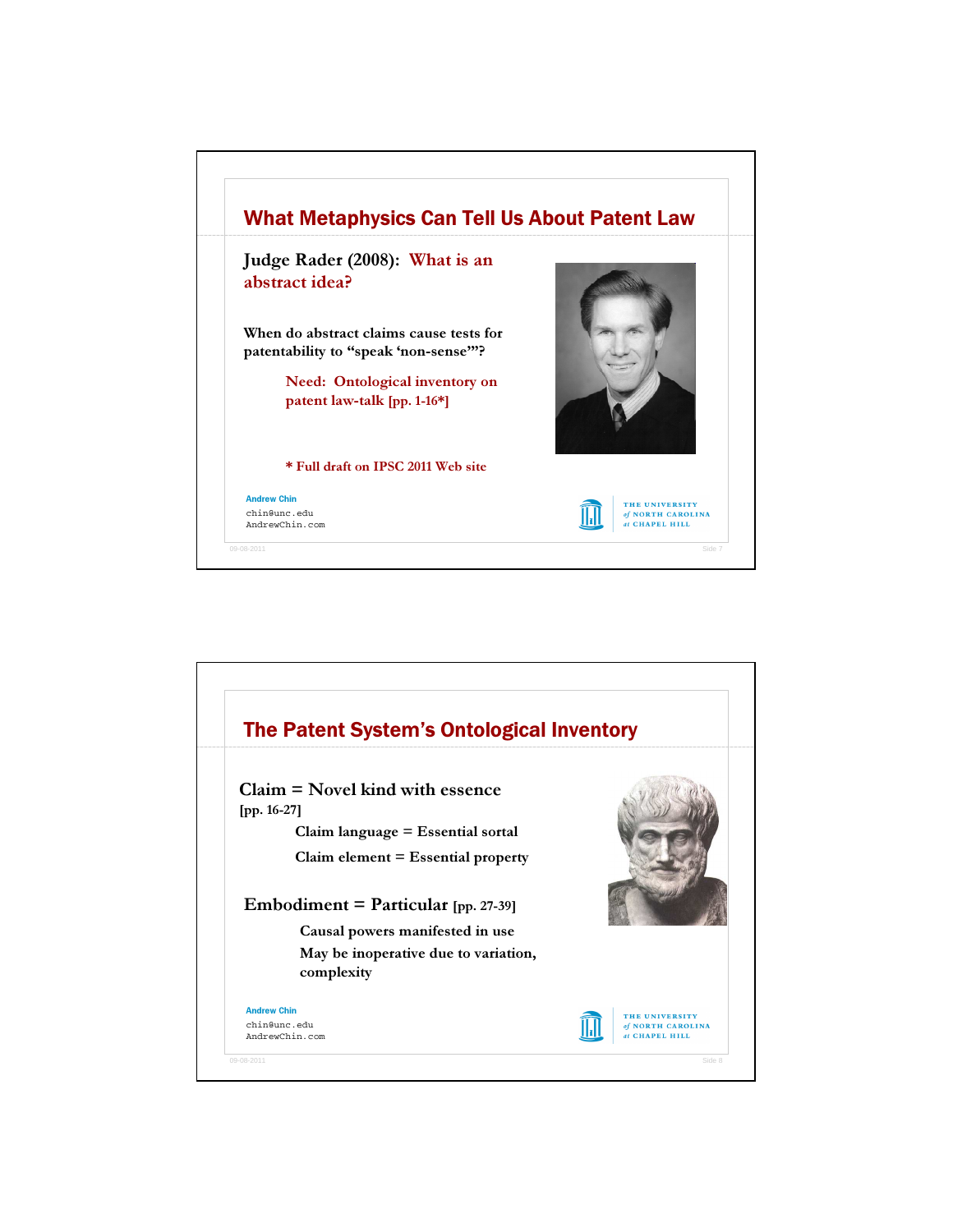

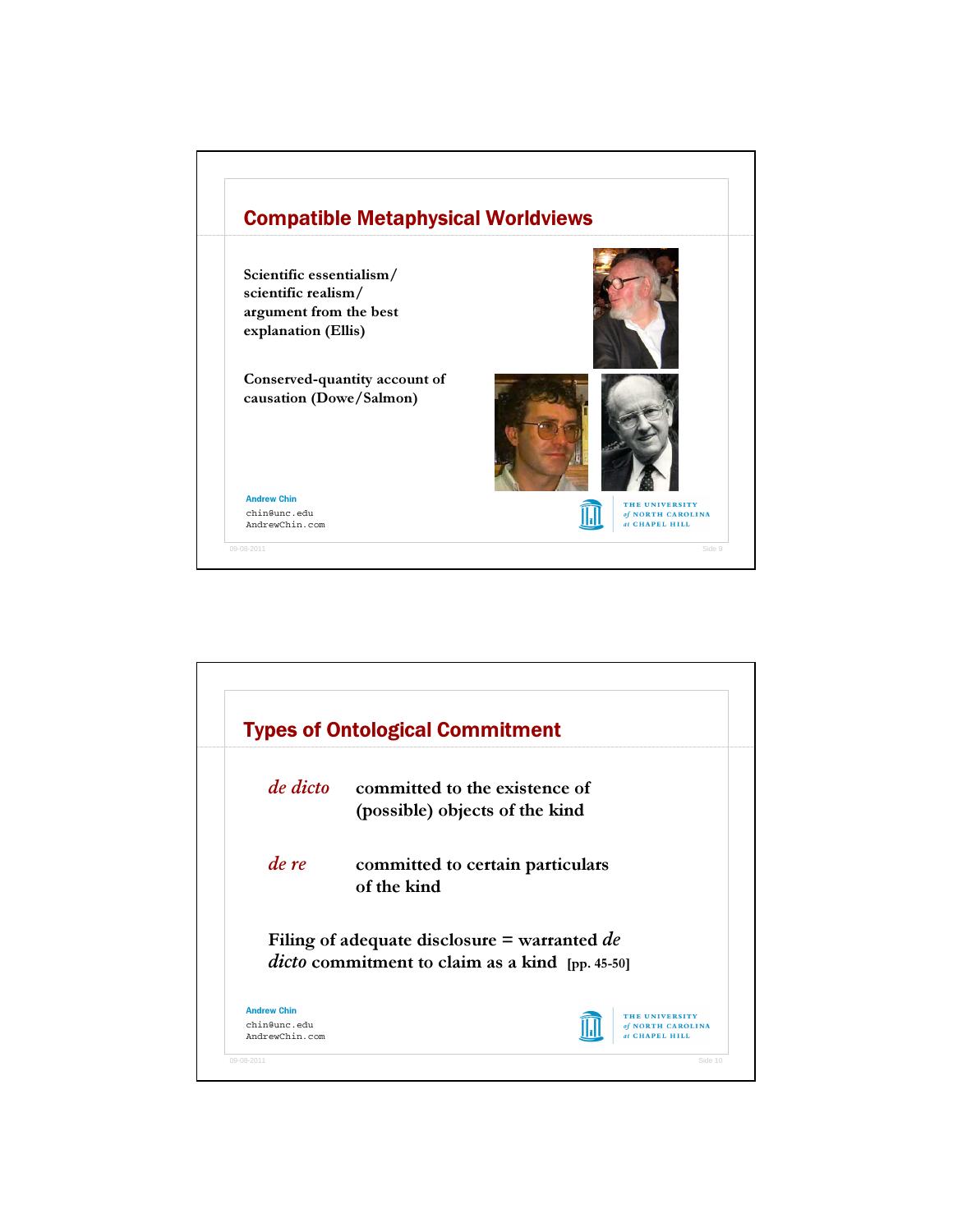

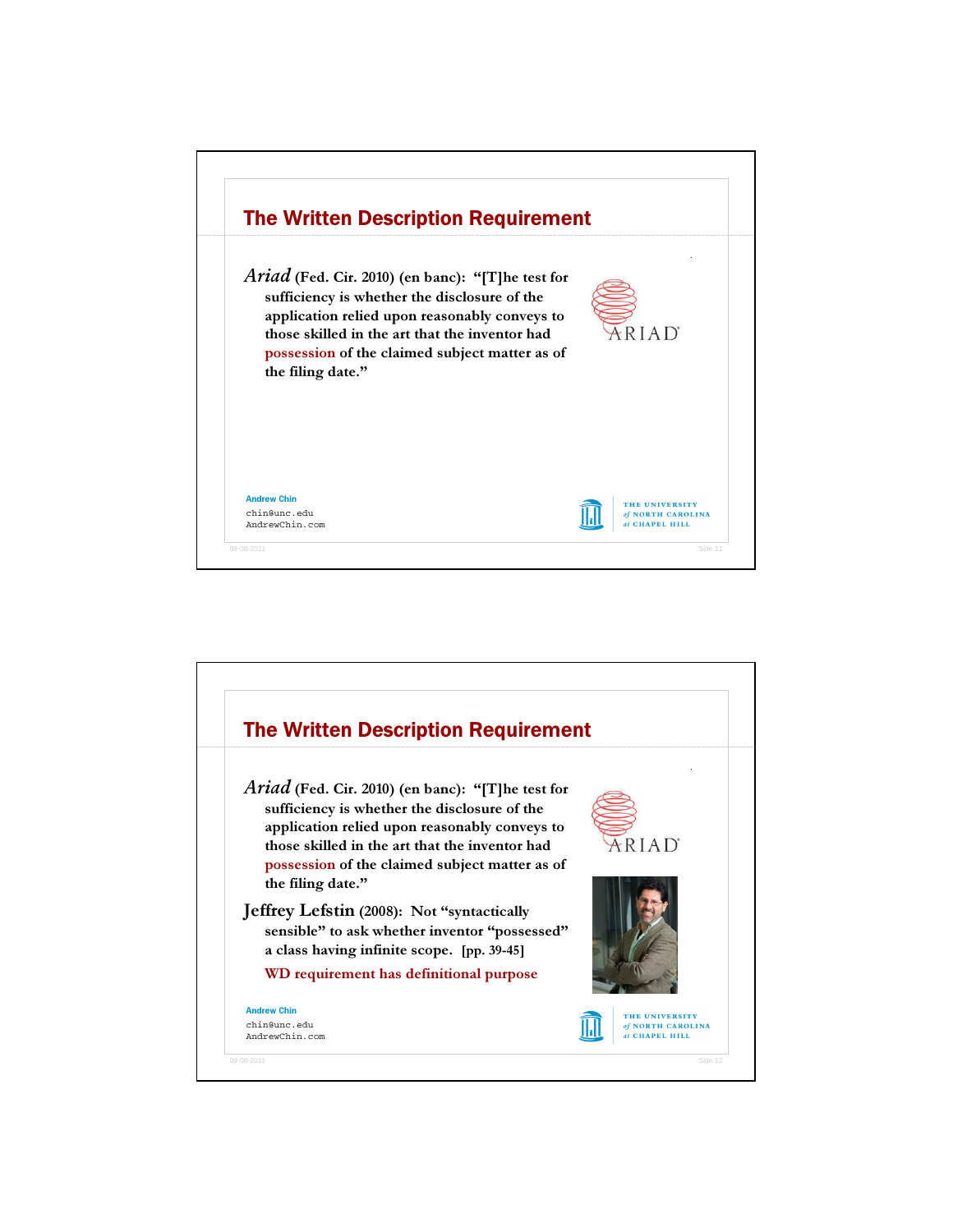

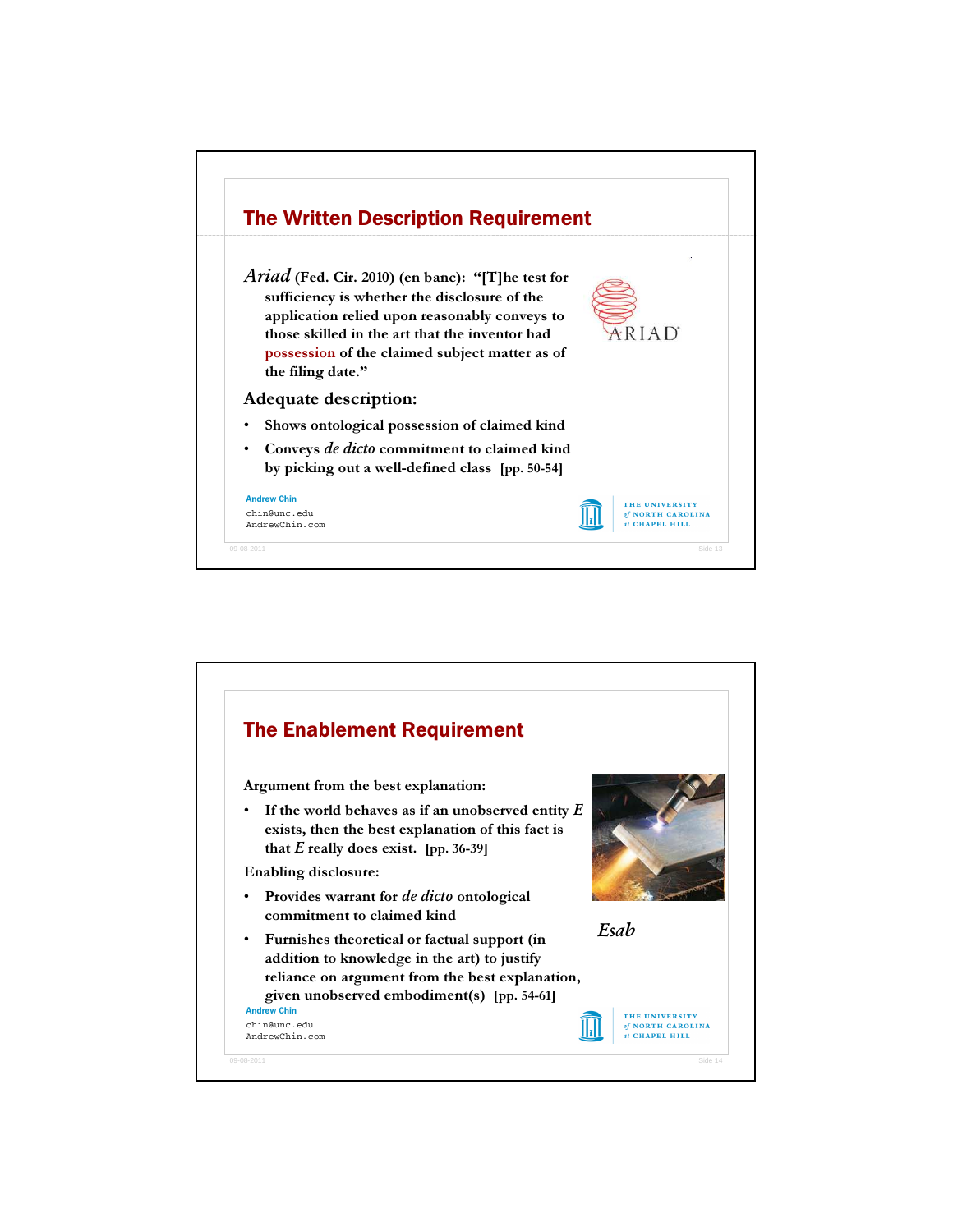

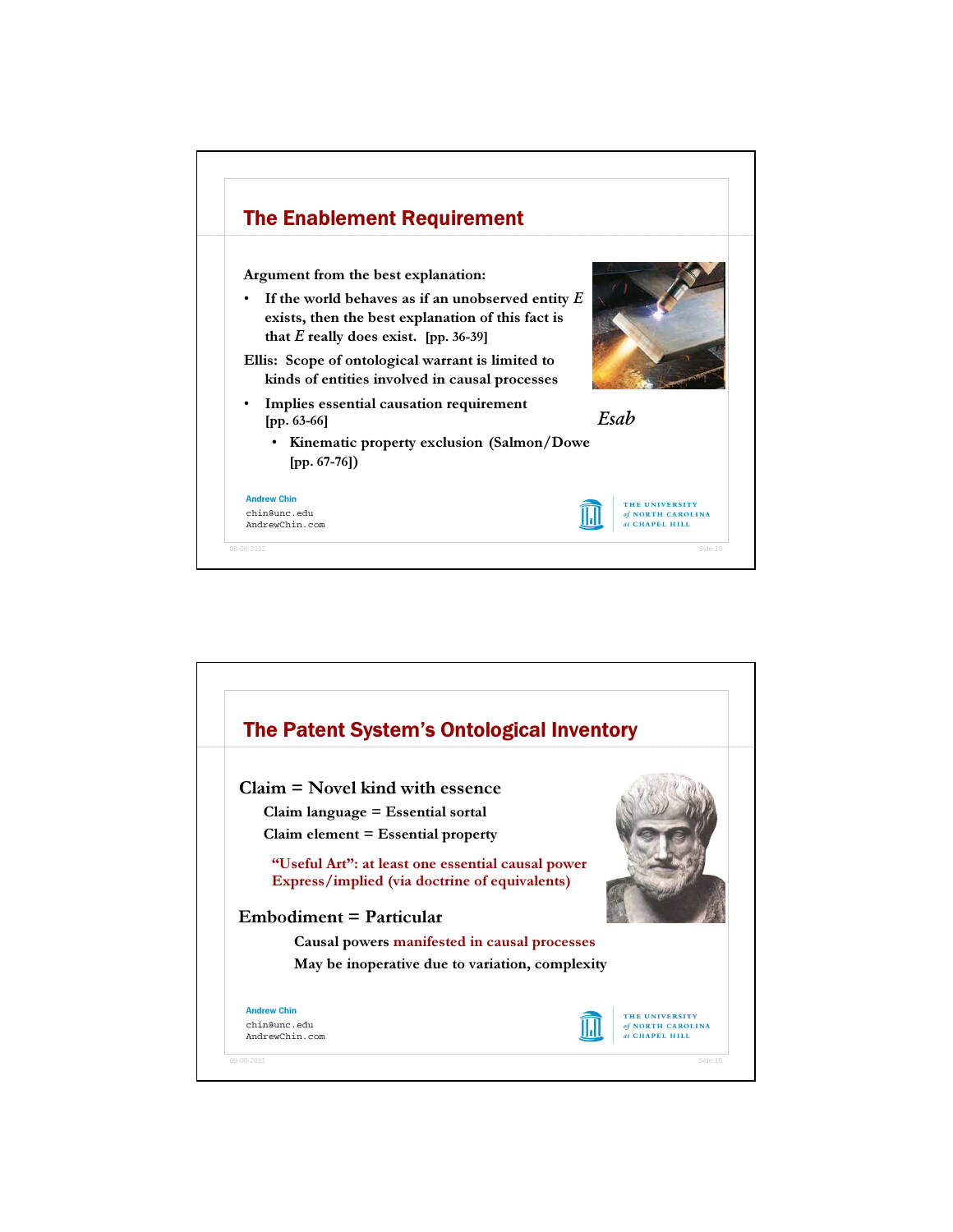

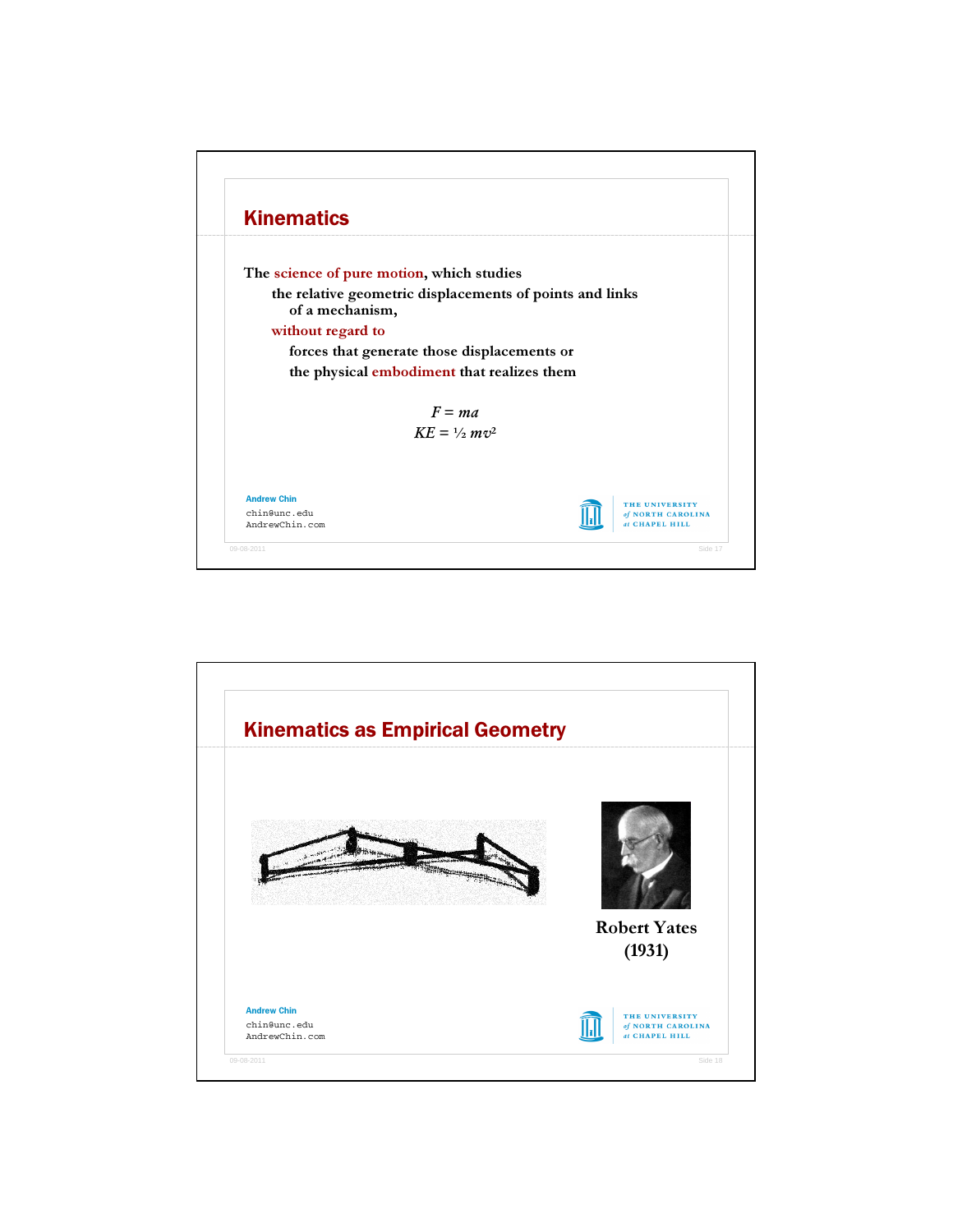

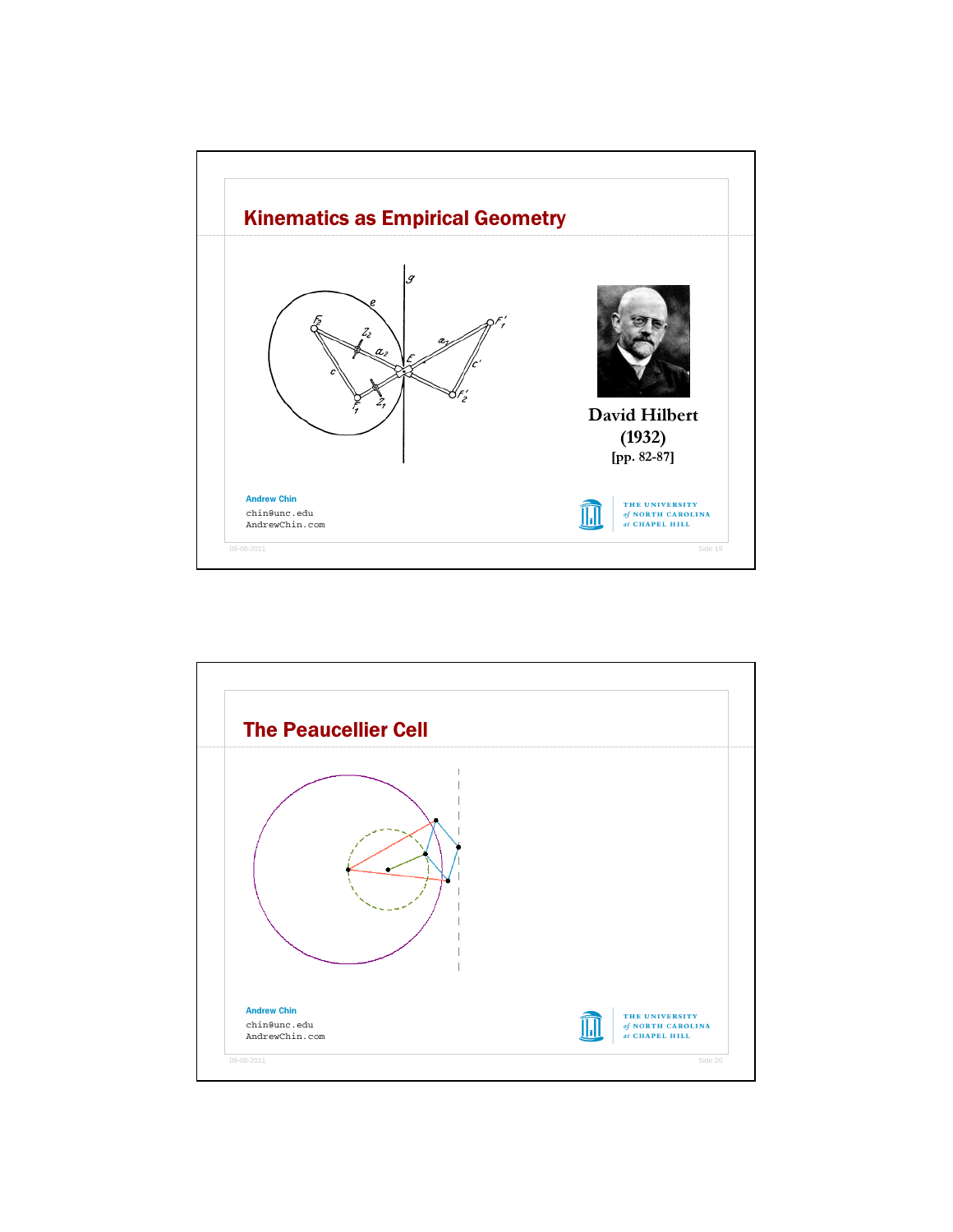

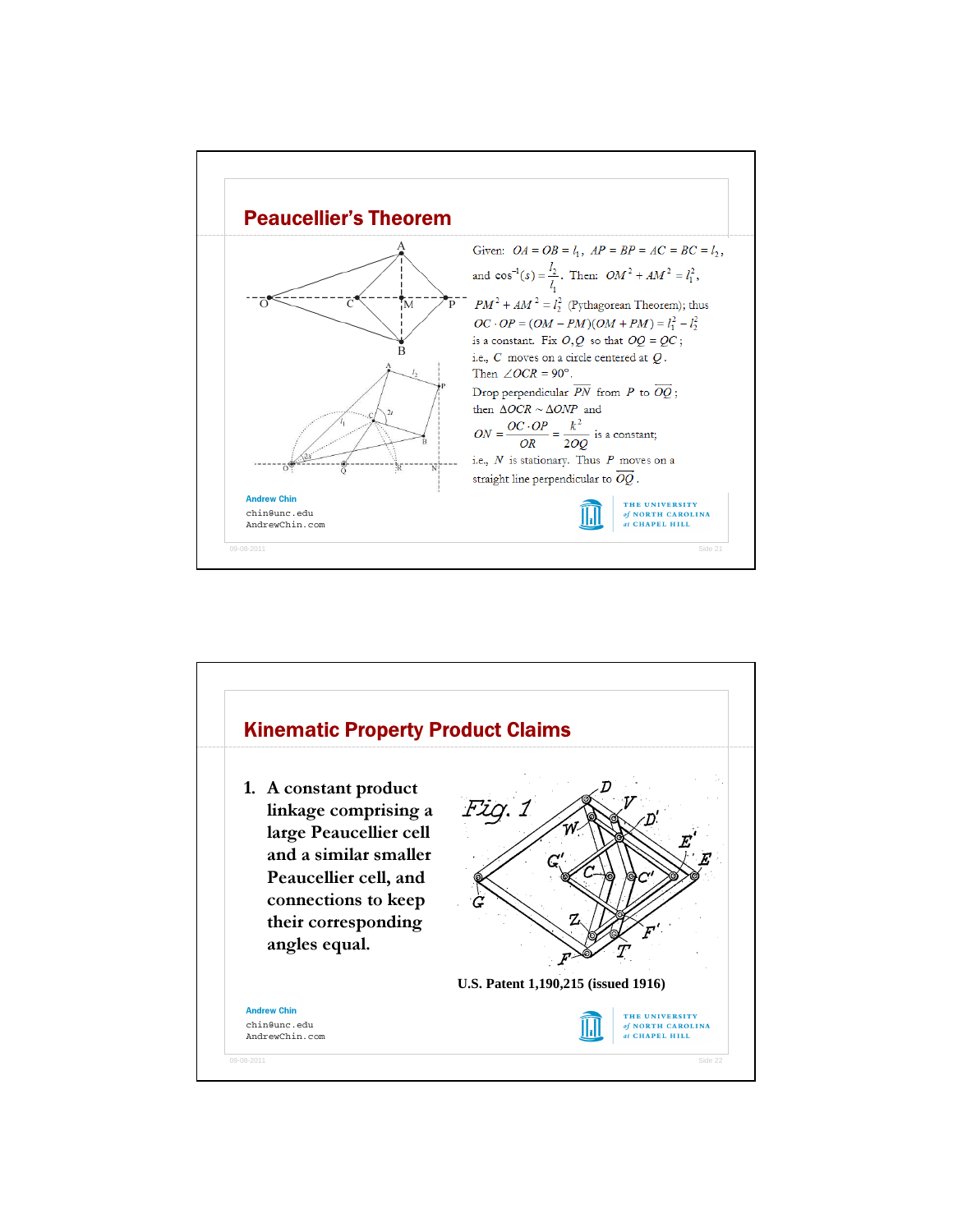

| <b>Andrew Chin</b><br>chin@unc.edu<br>AndrewChin.com | We claim:<br>1. A system for providing a drawing of an object com-<br>prising in combination: electronic digital computer means<br>programmed to respond to applied signals $(x_e, y_e, z_e)$<br>and a series of groups of signals $(x_1, y_1, z_1)$ to provide a<br>corresponding series of pairs of output signals $(v_1, w_1)$<br>with the relationship between signals $(x_1, y_1, z_1)$ and<br>$(x_e, y_e, z_e)$ to the signals $(y_i, w_i)$ being defined as follows:                                                                                                                                                     |
|------------------------------------------------------|---------------------------------------------------------------------------------------------------------------------------------------------------------------------------------------------------------------------------------------------------------------------------------------------------------------------------------------------------------------------------------------------------------------------------------------------------------------------------------------------------------------------------------------------------------------------------------------------------------------------------------|
|                                                      | $v_i = \frac{k(x_0^2 + y_0^2 + z_0^2) (-y_0x_1 + x_0y_1)}{\sqrt{(x_0^2 + y_0^2)}[(x_0^2 + y_0^2 + z_0^2) - (x_0x_1 + y_0y_1 + z_0z_1)]}$<br>$w_1 = \frac{k\sqrt{(x_c^2 + y_c^2 + z_c^2)}}{\sqrt{(x_c^2 + y_c^2)}} \left( \frac{-x_c z_c x_i - y_c z_c y_i + z_i (x_c^2 + y_c^2)}{\left[\left(x_c^2 + y_c^2 + z_c^2\right) - (x_c x_i + y_c y_i + z_c z_i)\right]}\right)$                                                                                                                                                                                                                                                       |
|                                                      | where $k$ is a selectable variable; signal means coupled<br>with said computer means and providing said signals<br>$(x_i, y_i, z_i)$ and $(x_i, y_i, z_i)$ thereto with said signals $(x_i, y_i)$ .<br>$z_1$ ) representing the three dimensional co-ordinates of se-<br>lected points on the object and with said signals $(x_e, y_e, z_e)$<br>representing the three dimensional co-ordinates of the loca-<br>tion of the observation point from which the object is<br>seen; and planar plotting means coupled with said com-<br>puter means and responsive to said signals $(v_1, w_1)$ to<br>make a drawing of the object. |